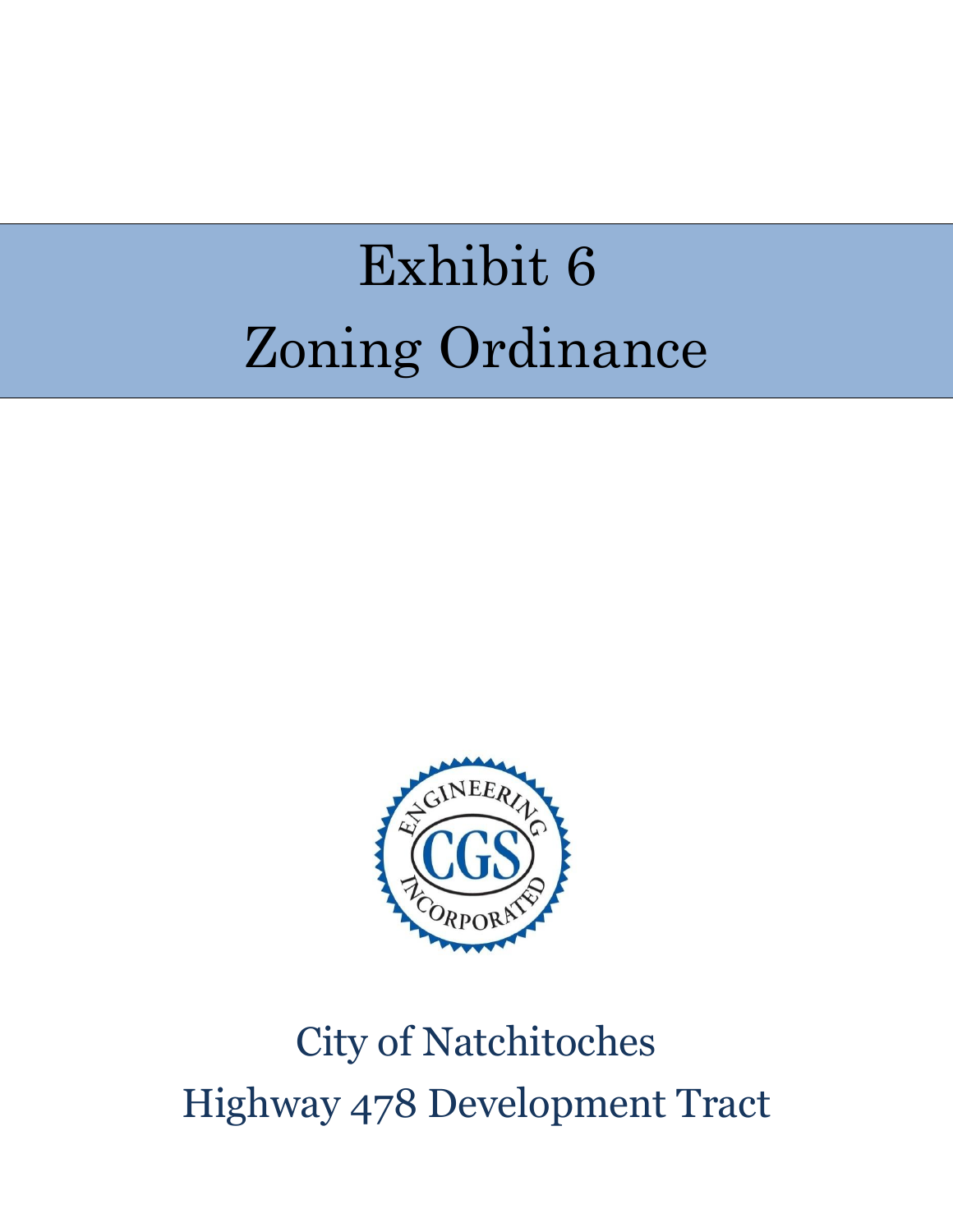*I-1 Districts: Light industry districts.* These districts are composed of land and structures used for light manufacturing or wholesaling, or suitable for such uses, where the use and its operation do not directly adversely affect nearby residential and business uses. These districts are usually separated from residential areas by business areas or by natural barriers. The district regulations are designed to allow a wide range of industrial activities subject to limitations designed to protect nearby residential and business districts.

a.

*Permitted uses.* In the I-1 Districts only the following uses are permitted:

(1)

*Uses by right.* The uses listed below are permitted subject to the conditions specified:

Accessory Use

Air Conditioning Sales and Service

Airport and Dusting Service; need not be enclosed within structure

Airport; need not be enclosed within structure

Armory

Automobile and Truck Body Repair

Automobile and Truck Laundry, including steam cleaning

Automobile and Truck Maintenance Shops and Garages

Automobile and Truck Sales and/or Repair, but not including commercial wrecking, dismantling, or auto salvage yard; need not be enclosed within structure provided the unenclosed part shall comply with the requirements for maintenance of offstreet parking facilities

Automobile Storage (commercial); need not be enclosed within structure

Aviary; need not be enclosed within structure

Bakery, Wholesale

Barber and Beauty Supplies and Equipment Sales

Battery Manufacture

Beverage Manufacture (not including alcoholic)

Brooms and Brushes Manufacture

Canvas Products Manufacture

Carnival or Circus; as a temporary use on permit issued by the Zoning Administrator, such permit to be good for a period not exceeding three days and renewal for not more than three such periods; need not be enclosed within structure

Carting, Express, Crating, Hauling and Storage

Clothing Manufacture

Coffee Roasting

Cold Storage Plant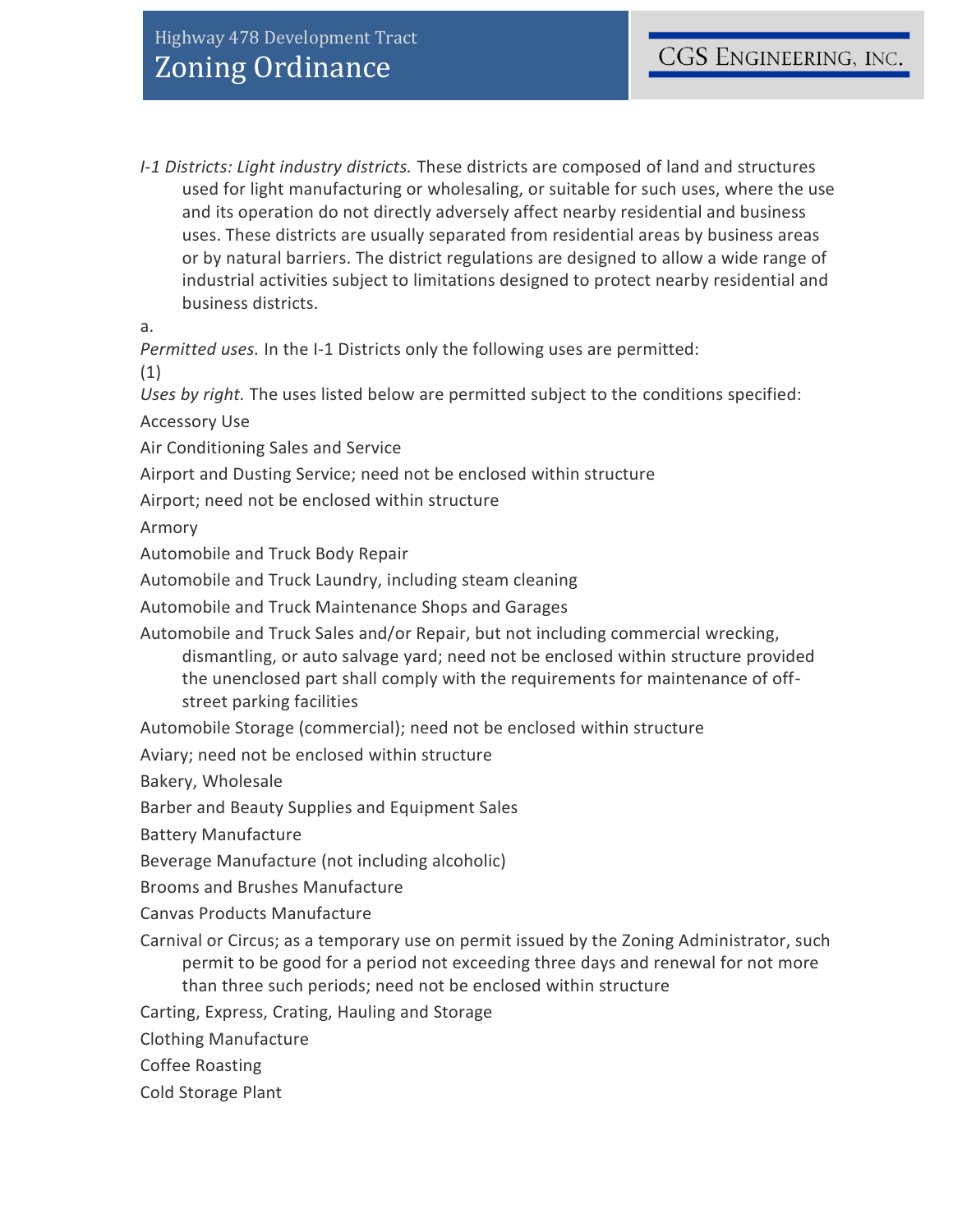Concrete and Concrete Products Manufacture; need not be enclosed within structure

Contractor's Storage Yard for vehicles, equipment, materials and/or supplies; need not be enclosed within structure

Cosmetics (compounding only)

Creamery

Dairy Equipment Sales

Dog Pound; need not be enclosed within structure

Drug Manufacture

Dry Cleaning

Dry Goods, Wholesale

Electric Repair Shop

Electric Substation; need not be enclosed within structure

Electroplating

Fairgrounds, Baseball Park or Stadium; need not be enclosed within structure

Farm Equipment and Supplies Sales

Farming and Truck Gardening; need not be enclosed within structure

Feed Store

Fire Station

Fixture Sales

Food Locker Plant, renting only individual lockers for home customer storage of food; cutting and packaging of meats and game permitted, but not including any slaughtering or eviscerating thereof

Food Products Manufacture

Food Products, Wholesale Storage and Sales

Foundry

Freight Depot, Railway and/or Truck

Frozen Food Plant

Fruit and Produce, Wholesale

Gas Regulator Station

Glass Products Manufacture (from glass stock)

Hardware Manufacture

Hardware, wholesale storage and sales

Hatchery

Hosiery Mill

Ice Cream Manufacture

Ice Manufacture

Laboratory

Laundry, Linen Supply, or Diaper Service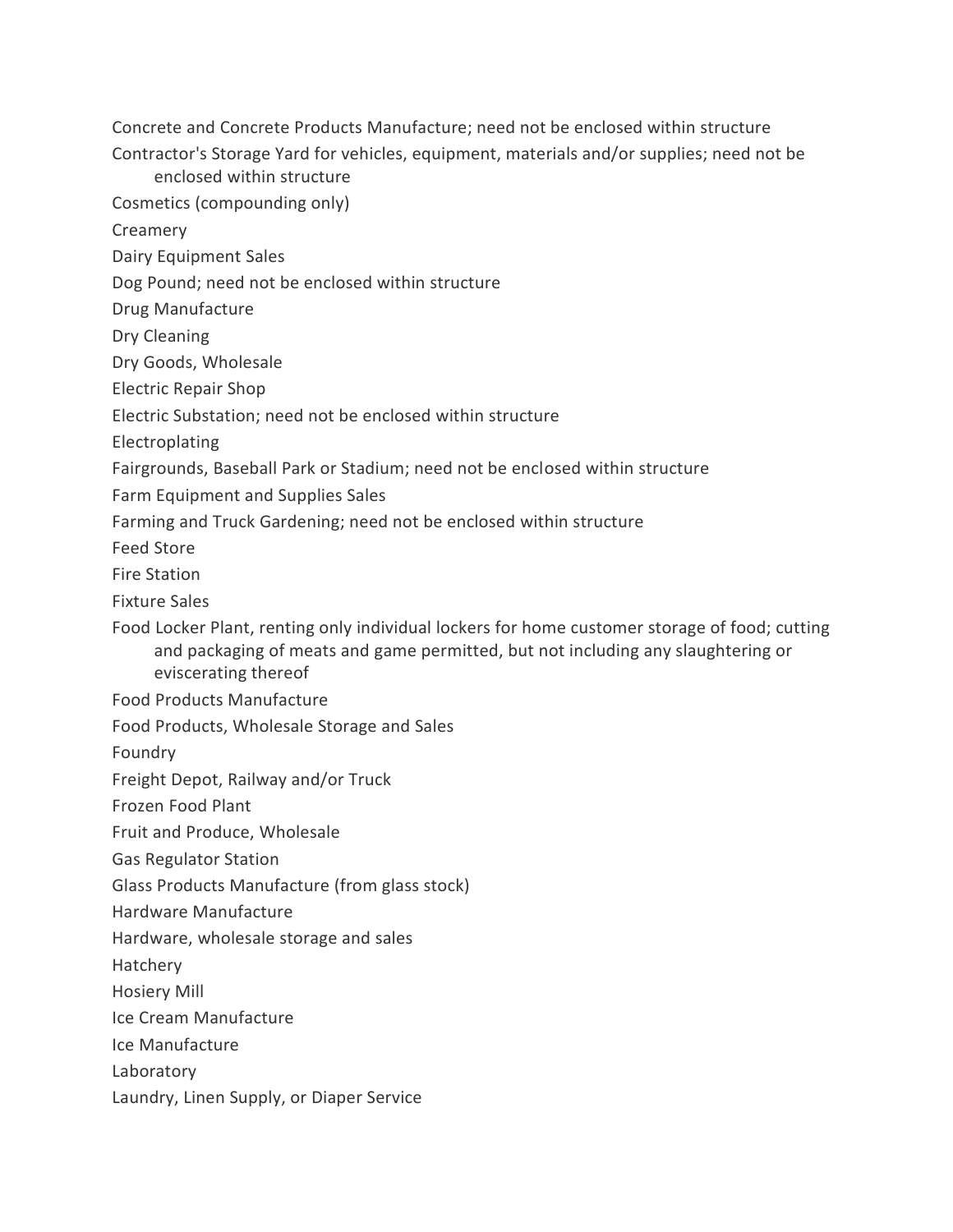Lumber Yard and Building Materials; need not be enclosed within structure

Machine Shop

Machinery, Tools, and Construction Equipment, sales and service

Mail Order House

Mattress Manufacture and Rebuilding

Metal Products Fabrication

Metal Sharpening

Millinery Manufacture

Millwork and similar wood products manufacture

Novelty and Souvenir Manufacture

**Office** 

Office Equipment and Supplies Manufacture

Oil Well Supplies and Machinery; need not be enclosed within structure

Optical Goods, Wholesale

Outdoor General Advertising Structure; need not be enclosed within structure

Packing and Gasket Manufacture

Painting and Decorating Contractor

Paper Products Manufacture

Paper Supplies, Wholesale

Passenger Depot, Railway or Bus

Pipe Line or Electric Transmission Line

Pipe Storage; need not be enclosed within structure

Plumbing Shops

Printing, Publishing, and Allied Industries

Railroad Facilities, except shops; need not be enclosed within structure

Restaurant Supplies Sales

Revival, Church (temporary); as a temporary use on permit issued by the Zoning Administrator, such permit to be good for a period not exceeding one week and renewal for not more than three such periods

Roofing and Sheet Metal Shop

Rug Cleaning

Sand and Gravel Storage Yard; need not be enclosed within structure

Seed Store

Shoe Manufacture

Shoe Store, Wholesale

Sign Shop

Sporting Goods Store, Wholesale

Telephone Exchange, including shops and garages